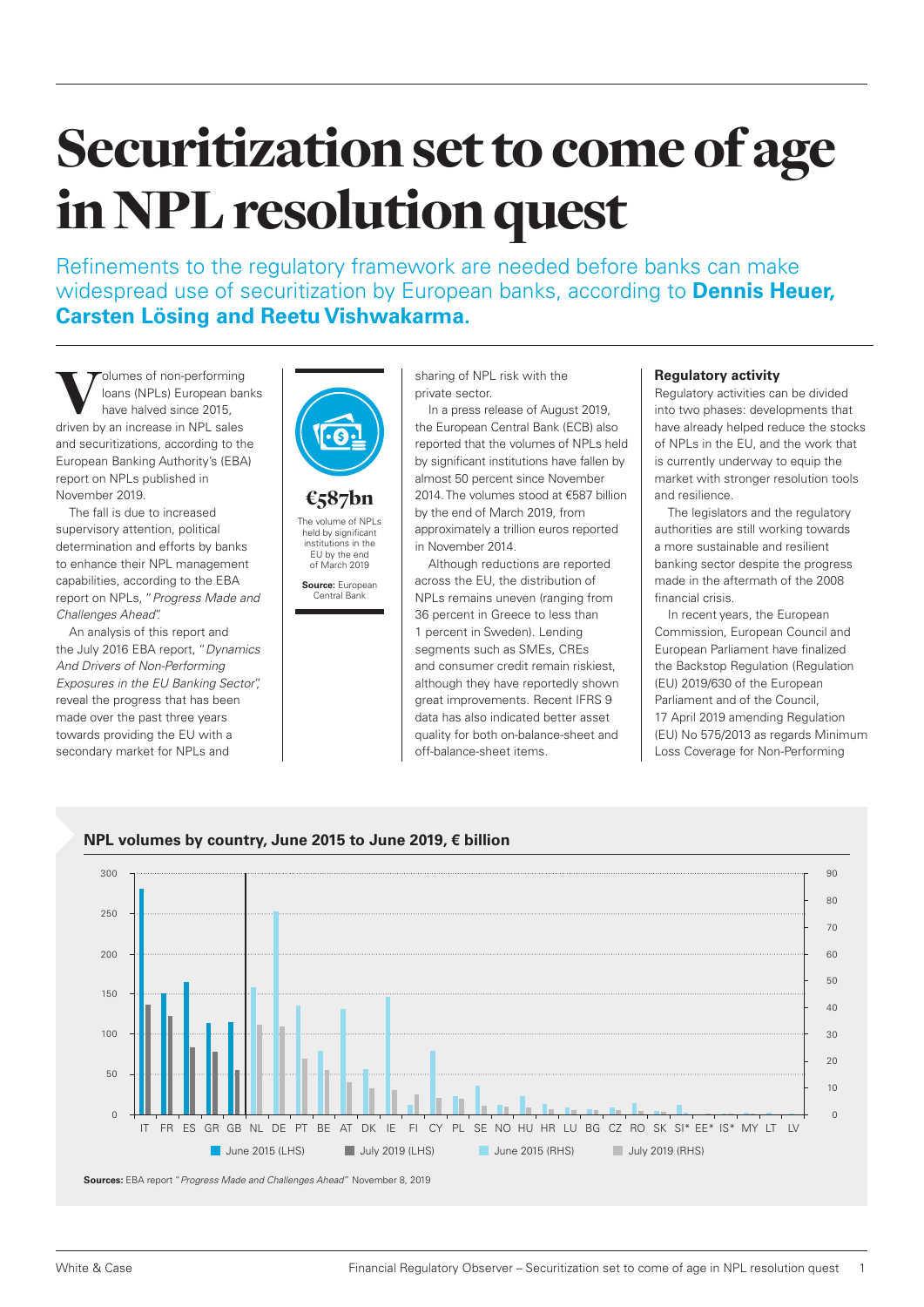$\epsilon$ Jurisdiction-specific constraints like inefficient legal frameworks for recovery procedures and the lack of a market for NPLs continue

Exposures), as well as the proposal for a Directive of the European Parliament and of the Council on Credit Servicers, Credit Purchasers and the Recovery of Collateral, to facilitate NPL resolution by banks. Meanwhile, the ECB has issued specific guidelines for NPL management.

In July 2017, the Council of the EU announced an "action plan" to deal with NPLs in Europe. The plan outlined policy actions and invited the various European institutions to take appropriate measures to specifically address the high stock of NPLs in the EU and restrict their emergence in the future.

On the one hand, the ECB has prescribed higher provisions for NPLs, making it more expensive for banks to hold them, and, on the other, a framework is being developed to incentivize banks to offload NPLs.

Some European countries are already working with systemic solutions. In 2016, the Italian government introduced the Garanzia sulla Cartolarizzazione delle Sofferenze (GACS) scheme, which facilitated the secondary market for NPLs held by Italian banks, by offering a public guarantee to the senior, low-risk notes, and thereby increased the creditworthiness of the senior tranches. The scheme has incentivized banks to sell NPLs in the Italian market and, reportedly, with sales in gross book value of approximately €123 billion, Italy has been the most active market for NPLs in Europe.

Greece has also been the subject of scrutiny from European regulators and stakeholders alike. While the decrease of NPL ratios in Greece is not impressive, NPL volumes of Greek banks have fallen by €35 billion or 30 percent.

Greece has shown considerable improvement in the past two years with increased reliance on

securitization as a tool for NPL resolution. Securitization has proved to be efficient in markets with high levels of NPLs because it provides legal certainty, adequate investor protection and a lower cost of funding. With further developments such as the GACS-like asset protection scheme "Hercules" and further regulatory reforms in the pipeline at the Union level, Greece is attracting investor interest as its banks tidy up their balance sheets.

One of the key impediments to NPL resolution is information asymmetry. The EBA is looking to address this by proposing standardised data templates for secondary market transactions in NPLs. This will not only impart more transparency to the markets with comparable and standardized data but also instill investor confidence in NPL securitization as a stable product.

The EBA has recently published an opinion paper for the European Commission's consideration on the regulatory treatment of nonperforming exposures: the EBA Opinion on the Regulatory Treatment of NPE Securitizations dated 23 October 2019 (EBA-Op-2019-13). In addition to the policy issues already under consideration at the Union level, most pertinent roadblocks in further resolution of NPLs are member state-specific, like an inefficient legal framework and the lack of a market for NPLs.

### **Impediments in the regulatory framework and restorative recommendations**

The EBA opinion paper:

- $\Box$  Highlights the shortcomings in the current regulatory framework that are developed primarily with performing assets in mind. Thus, the current framework inadvertently restricts a more effective utilization of the securitization regime as a tool to reduce NPLs in the EU
- $\Box$  Recognizes the potential of securitization in increasing the market's capacity to absorb NPLs from the European banking balance sheet and allocates the risk to a more diverse investor pool
- $\Box$  Emphasizes the inherent peculiarities of NPLs from the other assets that back securitization structures and recommends that the regulatory framework should take these peculiarities into account
- $\Box$  Highlights how leaving out the nonrefundable purchase price discounts (NRPPD) from the calculation of expected losses and exposure values of the portfolio entails the disproportionately large capital charges under the current capital requirement regime

In response to feedback received from the relevant market players, the EBA also proposes that investor institutions be allowed to apply a 100 percent risk weight cap for securitizations where the originator

#### **The EBA opinion recommendations**

When a cap for securitization under 267-268 of CRR applies:

- 1. "Expected losses" and "exposure value" calculation to be net of NRPPD (and SCRAs)
- 2. Risk weights of 100% for investor if originator could apply the same pre-securitization and NRPPD ≥ %SCRAs made by originator

For securitization regulation:

- 1. Risk retention under Article 6
	- □ Nominal value to take NRPPD into account
	- $\Box$  Independent servicer be entitled to discharge the obligation
- 2. Practical approach for credit-granting criteria under Article 9 for NPL securitizations